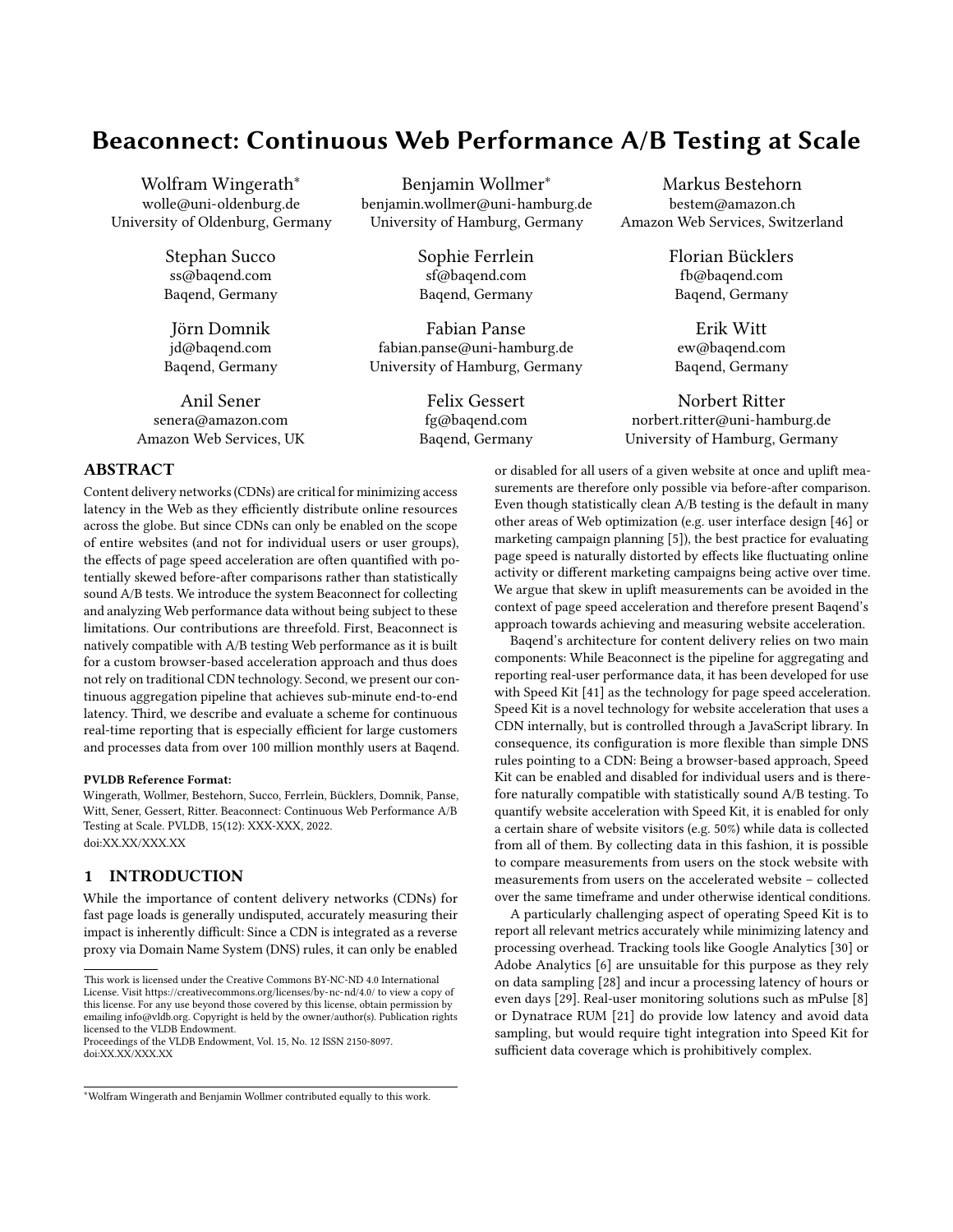## 1.1 Contributions & Outline

We developed Beaconnect to capture Web performance with Speed Kit in realtime and A/B testing it at scale. Our pipeline handles more than 650 million individual page impressions (PIs) from over 100 million unique users monthly. We make the following contributions:

- We discuss related work in Section [2](#page-1-0) before explaining Beaconnect's unique aptness for A/B testing and deriving requirements for simultaneously providing offline data warehouse analytics and real-time reporting in Section [3.](#page-2-0)
- In Section [4,](#page-2-1) we present Beaconnect's aggregation strategy for continuous real-time reporting with sub-minute latency.
- We finally describe our production system and present experimental results in Section [5,](#page-3-0) share developer experiences in Section [6,](#page-4-0) and conclude in Section [7.](#page-5-8)

## <span id="page-1-0"></span>2 RELATED WORK

In this section, we provide an overview over related work.

Page Speed & User Satisfaction. E-commerce researchers have shown that users of websites expect response times of 2 seconds or less [\[17,](#page-5-9) [32\]](#page-5-10). Failure to meet this standard results in decreased user satisfaction [\[13\]](#page-5-11), and potential business loss [\[44\]](#page-6-1). To meet this 2-second requirement, websites rely on content delivery networks (CDN) [\[35,](#page-5-12) [36\]](#page-5-13) such as Akamai [\[1\]](#page-5-14), Fastly [\[24\]](#page-5-15), Cloudflare [\[2\]](#page-5-16), or Amazon Cloudfront [\[10\]](#page-5-17): CDNs operate hundreds of endpoints distributed across the globe and each of these endpoints replicates website content that originates on the Web servers of the website. This allows serving content to users with less latency as less network traffic has to travel from the aforementioned Web servers to the user and instead is delivered by a CDN endpoint close<sup>[1](#page-1-1)</sup> to the user. While the use of CDNs is well established, measuring their achieved performance uplift in skew-free fashion is inherently hard.

Web Performance Monitoring. Web performance monitoring refers to the process of observing the state of Web services or Web applications over time by employing either external or internal monitoring or measuring artifacts [\[20\]](#page-5-18). The two prevalent ways to collect performance data are to either generate synthetic data or to perform real-user monitoring (RUM). Synthetic approaches [\[3,](#page-5-19) [4,](#page-5-20) [18\]](#page-5-21) use artificially generated Web traffic to simulate website interactions. While synthetically generated data is easier to produce at scale, it has the potential of missing important properties of realworld behavior as it is limited to measuring purely technical metrics [\[20\]](#page-5-18). Business metrics such as conversion rate<sup>[2](#page-1-2)</sup> or session duration therefore cannot be captured by synthetic approaches.

RUM uses data generated by real-user behavior to monitor a website. There is a large body of work dealing with analytics as well as data management in RUM: [\[19\]](#page-5-22) tries to determine failure probabilities in large systems using end-to-end traces and a hierarchical clustering method. Similarly, [\[7\]](#page-5-23) uses statistical models to find latency bottlenecks in communication paths and [\[15,](#page-5-24) [16\]](#page-5-25) use data mining to predict performance. In many cases, the analysis occurs offline or with significant delay in the order of hours or even days which is an issue particularly in the context of split testing

<span id="page-1-3"></span>

Figure 1: Beaconnect continuously aggregates data beacons into page impressions (PIs).

as we show next. Beaconnect implements RUM using data beacons emitted asynchronously by Speed Kit [\[41\]](#page-5-1) via a light-weight JavaScript that is executed in the browser of users. Contrary to the aforementioned approaches, this beacon-based approach also allows capturing business metrics. Section [3](#page-2-0) describes our data collection and Section [4](#page-2-1) provides details for near-real-time analytics.

There are also tools like Google Analytics (GA) [\[30\]](#page-5-2) and mPulse [\[8\]](#page-5-6) that can be used to monitor real-user performance. Similarly to the statistical approaches mentioned above, GA samples data and thus introduces inaccuracy. Furthermore, the reporting delay for metrics can be significant depending on the traffic volume that occurs on a website [\[29\]](#page-5-5). Akamai's mPulse delivers performance metrics with low latency through a tight integration with the Akamai CDN [\[1\]](#page-5-14). However, A/B-testing CDN performance remains inherently challenging due to the inherent limitations of CDN technology mentioned in Section [1](#page-0-0) and described below.

Web Performance & Split Testing. For feature development and deployment, A/B testing (also known as split testing) has been a de-facto standard for more than a decade in e-commerce sites [\[23,](#page-5-26) [33,](#page-5-27) [34,](#page-5-28) [38\]](#page-5-29): Before rolling out a new website feature for all users, the traffic is split into two groups where one group of the users gets to use the new feature and the other group keeps using the status quo. This mechanism allows measuring the effects of incremental improvements as user behavior with and without it can be compared side-by-side. For example, it is possible to determine whether a new functionality on an e-commerce website results in more sales or whether changing the position of a particular button increases the likelihood of it being clicked. The underlying requirement for split testing is that multiple versions of a website can be delivered to separate sets of randomly chosen users.

Implementing these random sets of users is challenging in the context of CDNs as they can only be enabled or disabled for all users. Theoretically, round-robin DNS load-balancing could be used to create a split test setup in which the domain of a website is associated with multiple IP addresses, some of which belong to a CDN and some of which do not. However, such a setup would be extremely difficult to control due to a number of potential side effects that are out of the CDN provider's hands (e.g. skew introduced by DNS resolvers or caches, mid-session group changes because of expiring DNS caches, or a wide range of other side effects occurring when a browser establishes more than one connection to the website). We are not aware of a single implementation of such a test setup and consider the chances of generating meaningful results slim at best.

In combination with CDNs, performance-related metrics are hence only available using a before-after approach, i.e. comparing performance metrics collected before a change was deployed with metrics from after the change. This introduces delays and makes it difficult to correlate measurable changes in performance metrics

<span id="page-1-1"></span> $^1 \rm CDNs$  have different algorithms to find the most suitable endpoint. In general, the endpoint is chosen so that the latency is minimal.

<span id="page-1-2"></span><sup>&</sup>lt;sup>2</sup>This is typically the ratio of transactions in a store vs. the number of visitors/sessions.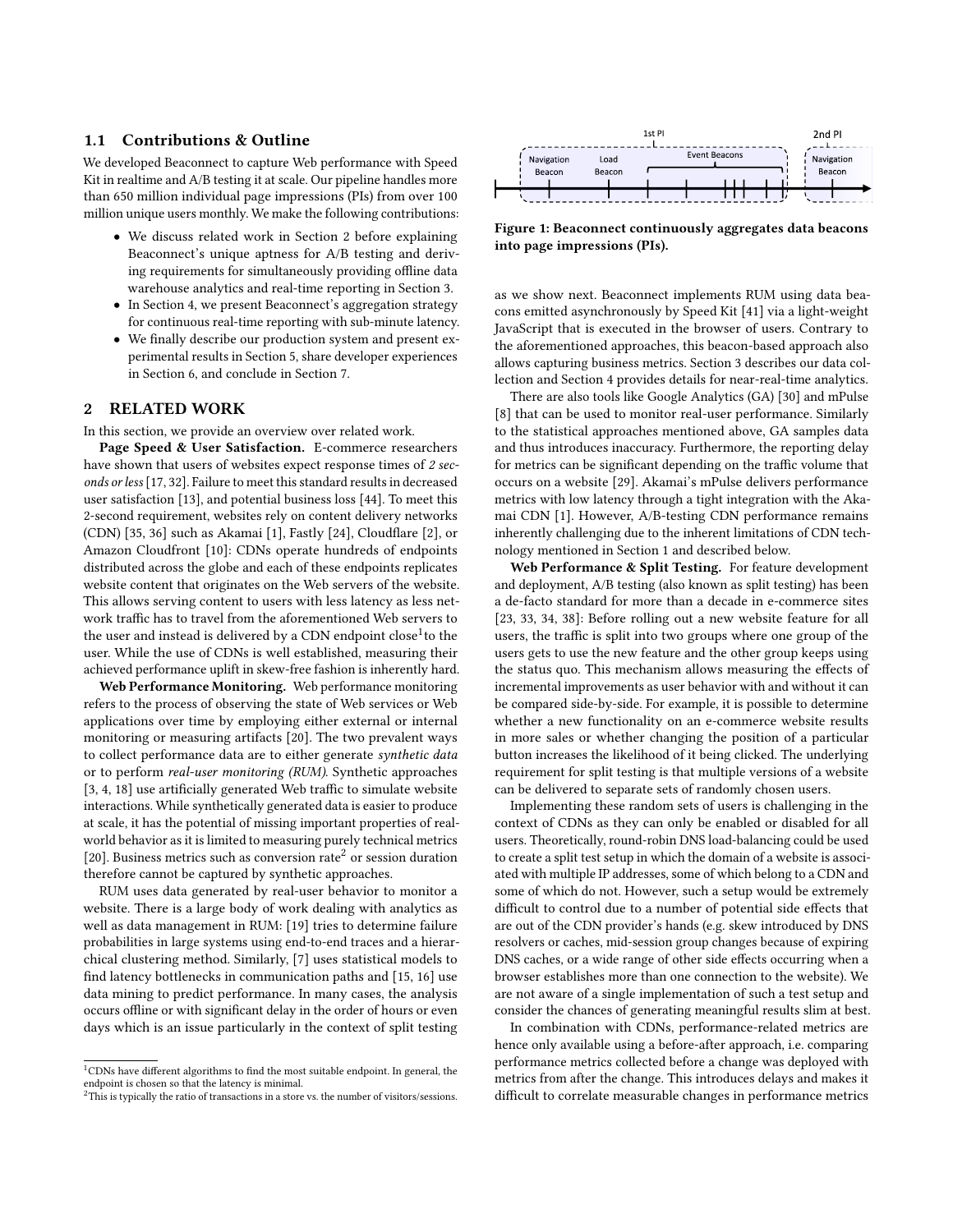with a specific deployment (especially for large e-commerce websites where multiple changes occur on any given day). Beaconnect avoids this issue as it natively supports A/B testing and reports non-sampled performance and business metrics in realtime.

#### <span id="page-2-0"></span>3 APPLICATION DOMAIN & REQUIREMENTS

In this section, we provide an overview of data collection in the browser (Speed Kit) and the required backend processing (Beaconnect) to derive relevant technical and business insights. We close the section with a brief discussion of requirements for Beaconnect's data aggregation pipeline.

<span id="page-2-2"></span>

| Time         | Browser | Language | <b>Test Group</b> | First Contentful Paint (FCP) |  |
|--------------|---------|----------|-------------------|------------------------------|--|
| 11:05:04.578 | Firefox | English  | Speed Kit         | 127ms                        |  |
| 11:06:48.139 | Chrome  | English  | Original          | 958 <sub>ms</sub>            |  |

**Partial Page Impressions (PPIs)** Enhanced Data Beacons

| 11:05                                                                    | Browser        | Language | <b>Test Group</b> | First Contentful Paint (FCP)<br>(Histogram)      |  |  |  |  |
|--------------------------------------------------------------------------|----------------|----------|-------------------|--------------------------------------------------|--|--|--|--|
|                                                                          | Firefox        | English  | Speed Kit         | ${200ms: 1, 500ms: 2}$                           |  |  |  |  |
|                                                                          | Firefox        | English  | Original          | ${600ms: 2, 800ms: 5}$                           |  |  |  |  |
|                                                                          | Safari         | German   | Original          | ${1100ms: 1}$                                    |  |  |  |  |
| 11:06                                                                    | Firefox        | English  | Speed Kit         | ${200ms: 3}$                                     |  |  |  |  |
|                                                                          | Chrome         | English  | Speed Kit         | ${400ms: 2}$                                     |  |  |  |  |
|                                                                          | Opera          | French   | Original          | {700ms: 1, 1300ms: 2}                            |  |  |  |  |
|                                                                          | Safari         | German   | Original          | {600ms: 4, 900ms}                                |  |  |  |  |
| <b>Arbitrary Time Windows</b><br>Real-Time Reporting (Dashboard Queries) |                |          |                   |                                                  |  |  |  |  |
| 11.0E                                                                    | <b>Browser</b> | Language | <b>Test Group</b> | First Contentful Paint (FCP)<br>$ $ Hictoryn $ $ |  |  |  |  |

3.0.1 Backend Aggregation: Connecting Beacons. Sending partial

information on PIs obviously avoids data loss through deliberate delays, but also requires connecting all data beacons to full PIs later on and thereby increases complexity for backend processing. This principle of connecting beacons is eponymous to Beaconnect. Data beacons for the same PI usually occur in relatively short succession and no new data beacons will be generated once the user has moved onto the next page. We therefore close aggregation windows for any given PI or session after 30 minutes of inactivity which achieves good results in practice and is in line with industry best practices (e.g. Google Analytics [\[27\]](#page-5-31)).

Requirements for Analytics & Reporting. There are two use cases for data aggregation in the context of Web performance monitoring and tuning that have largely incompatible requirements. First, the fully aggregated PIs need to be retained for exploratory analysis and debugging individual user sessions. This use case requires high data resolution, but executing queries offline is acceptable. After all, deep-dive analyses typically revolve around reported issues and rarely target data from ongoing sessions. Second, though, data aggregates (i.e. summaries) need to be reported continuously for effective operations monitoring and validating certain metrics on new deployments during and immediately after rollout: Contrasting the analytics use case, real-time reporting thus critically depends on low latency, but does not require support for arbitrary analyses. This paper is focused on the second use case, i.e. continuous aggregation that enables efficient real-time reporting. We refer to [\[25,](#page-5-32) [40\]](#page-5-33) for details on our data warehousing approach.

### <span id="page-2-1"></span>REAL-TIME REPORTING EFFICIENCY

Intuitively, all high-level performance metrics can be computed on top of fully aggregated PIs. However, this approach incurs significant delays in reporting due to the 30-minute timeout for the PI aggregation window and an additional delay for aggregating

Figure 2: Beaconnect's continuous aggregation pipeline writes data summaries to an intermediate storage. Queries over this intermediate storage can be evaluated efficiently as they touch fewer records than queries over raw data would.

Firefox  $\left| \right|$  English  $\left| \right|$  Speed Kit  $\left| \right|$  {200ms: 4, 500ms: 2}

(Histogram)

11:05 – 11:06

Split Testing Web Performance With Speed Kit. Contrasting traditional CDNs, Speed Kit [\[41\]](#page-5-1) is a browser-based technology that makes split testing straightforward. It is designed as a code plugin for (e-commerce) websites and can be included as a JavaScript snippet in the website's HTML. Relying on the Service Worker Web standard [\[9\]](#page-5-30), Speed Kit is implemented as a proxy within the browser that redirects certain browser requests to a specialized caching infrastructure rather than the (comparatively slower) origin Web server. On the very first website visit, the browser downloads and executes Speed Kit like any other third-party library. Speed Kit's behavior is then controlled through a configuration that is retrieved on the very first visit and updated in the background thereafter. During a split test, Speed Kit chooses one of the test groups with a probability respecting the configured split and correspondingly either activates the acceleration feature or not. By

collecting data from both test groups, the effects of page speed acceleration can thus be measured in a statistically clean way.

Data Granularity: Beacons, PIs & Sessions. While page impressions (PIs) seem like the atomic unit to reason about in the context of Web performance monitoring, data is actually collected at a finer granularity within the browser. Sending multiple data beacons for every PI minimizes data loss as information is sent as early as possible, but also requires connecting all data beacons to full PIs later on and thereby increases complexity for backend processing. As illustrated in Figure [1,](#page-1-3) Speed Kit emits three kinds of data beacons on multiple occasions throughout the page load. Static information such as the target URL or the current timestamp can be sent away as soon the navigation starts (navigation beacon), whereas values obtained from the browser's Performance API [\[45\]](#page-6-2) cannot be sent until very late in the load process (load beacon), including the time it took to load the page and the time until the first or largest contentful paint (FCP and LCP, respectively). Certain events may even occur long after the page load has completed and are therefore handled via dedicated and optional transmissions (event beacons). For example, a user may read the product description first and then put an item into the shopping cart, thus triggering a new transmission. As another example, JavaScript errors may occur at any point in time and also need to be reported.

**1-Min. Time Windows** Intermediate Aggregates (Storage)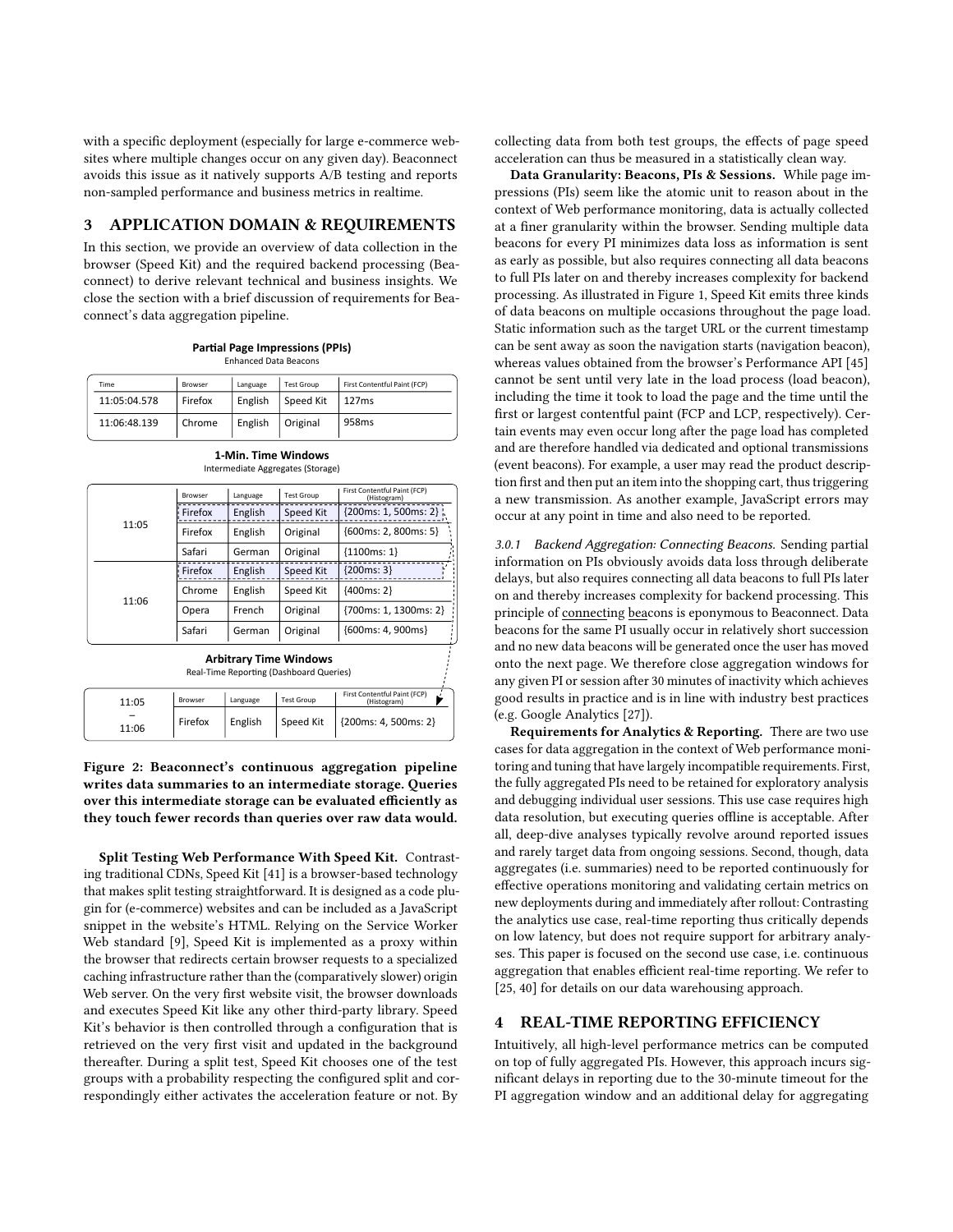session-based data. To minimize the time it takes for data to become visible after collection, Beaconnect's continuous real-time summary aggregation produces output without waiting for the PI timeout.

Partial PIs: Data Beacons + PI & Session Dimensions. The basic idea is to pre-aggregate the incoming data by different attributes to speed up standard analyses via executing queries over the intermediate aggregates instead of the raw data. The continuous aggregation therefore buffers data beacons for every PI only for a short time until the attributes required for pre-aggregation have been observed: Once these dimension attributes have been attached to a beacon, we call this beacon a partial PI to make the distinction from a raw data beacon explicit. Dimension attributes that are typically stable are buffered for the entire session (e.g. browser or test group), while potentially volatile dimension attributes are buffered on PI-level (e.g. the currently selected language). Once all dimensions for a PI have been observed, all subsequent beacons of that PI contribute to intermediate aggregates without any delay.

Histogram Summaries for Performance Timers. As shown in Figure [2,](#page-2-2) all partial PIs are collected over a small tumbling window (e.g. 1 minute) and then aggregated by different dimension attributes such as browser, language, test group, and others. Although not illustrated, the intermediate aggregates also contain additional attributes such as the number of observed beacons and the number of PIs. To avoid storing a great number of raw performance timers, metrics such as the first contentful paint (FCP) are bucketed into histograms. We chose histograms for compressing raw timer values, because averages and quantiles can be computed on their basis<sup>[3](#page-3-1)</sup>. For queries over arbitrary time windows, using the intermediate aggregates instead of the raw PI data can accelerate runtime significantly (cf. Section [5\)](#page-3-0). While the intermediate aggregation does incur a certain delay, end-to-end latency is usually smaller than aggregation window size: For a 1-minute window under constant beacon inflow, for example, a beacon is only delayed for 30 seconds on average as the actual buffering time depends on when the beacon arrives and when the aggregation window closes.

### <span id="page-3-0"></span>5 PRODUCTION DEPLOYMENT & TRAFFIC

As of January 2022, Beaconnect handles over 3 billion data beacons per month, which corresponds to more than 650 million PIs from over 200 million user sessions and over 100 million unique users. To avoid load skew, we partition the data by user session IDs that are randomly generated in the browser. But since most of our customers are based in northern Europe, the amount of incoming data still fluctuates heavily throughout the day with a factor of about 14x between minimum and peak traffic. Scaling up and down our pipeline without service interruption is therefore required for efficiency, but also challenging as our aggregation scheme requires holding every active user session in memory.

Deployment as a Service. Our production system is hosted as a collection of fully managed services on Amazon Web Services (AWS) to enable elastic scaling [\[43\]](#page-6-3). We chose Flink [\[26\]](#page-5-34) for executing our workload as it is suitable for running with large state and is a native stream processor, thus delivering better latency

<span id="page-3-1"></span>



Figure 3: A Tukey box plot for the distribution of tenant sizes measured by the monthly traffic in page impressions. Median traffic in the Small, Medium, and Large tenant segments is separated by one order of magnitude each.

than systems such as Spark [\[47\]](#page-6-4) or Spark Streaming [\[48\]](#page-6-5) which are based on processing (micro) batches [\[42,](#page-6-6) Ch. 5]. The data beacons are streamed into an Amazon Kinesis [\[11\]](#page-5-35) data stream which is then consumed by our Flink application for further processing. The first processing step is data cleaning to prepare the beacon data for downstream aggregation and write off invalid beacons for later problem analysis. The user agents [\[14,](#page-5-36) Sec. 10.15] are then resolved to human-readable data artifacts which are added as additional attributes such as the device type or browser name. We also monitor traffic for suspicious behavior to identify bots and scrapers: The associated user agents are stored in DynamoDB [\[39\]](#page-5-37), so that the state required for identifying such synthetic traffic is persistent and independent of Flink snapshots. Finally, the cleaned and enriched data beacons are fed into our dual aggregation pipeline as outlined in Section [4:](#page-2-1) The intermediate summary aggregates are ingested into an Elasticsearch [\[22\]](#page-5-38) cluster for real-time reporting via Kibana [\[31\]](#page-5-39) dashboards, whereas the fully assembled PI data stream is persisted in S3 [\[12\]](#page-5-40) block storage for historical data analysis and operational troubleshooting with our data warehouse built on Presto [\[37\]](#page-5-41).

Tenants by Traffic: 3 Orders of Magnitude. The amount of beacon data being collected and processed for real-time reporting naturally depends on the actual number of user traffic on the specific tenant's website. Figure 2 illustrates how our tenants can be classified into three segments by their respective monthly PIs (just referred to as PIs throughout the rest of this section): Large with at least 10M PIs, Medium with 1M to 10M PIs, and Small with less than 1M  $PIs<sup>4</sup>$  $PIs<sup>4</sup>$  $PIs<sup>4</sup>$ . The *Large* and *Medium* segments dominate overall traffic with a share of 78.5.% and 20.5%, respectively, leaving the Small segment's traffic at a mere 1%. Our system design is therefore streamlined to optimize efficiency for traffic-heavy tenants.

Efficiency vs. Visibility Delay. As described in Section [4,](#page-2-1) our data model is designed to make reporting as efficient as possible by grouping PI data along different dimension attributes over small time windows of configurable size. Increasing window size naturally increases the end-to-end processing delay, but also improves the compression ratio (CR) as shown in Equation [1:](#page-3-3)

<span id="page-3-3"></span>
$$
CR = 1 - \frac{|intermediate \text{ aggregates}|}{|Pls|}
$$
 (1)

<span id="page-3-2"></span><sup>&</sup>lt;sup>4</sup>We exclude tenants with less than 100k PIs in our analysis as they typically do not use our real-time reporting service and do not contribute to overall traffic significantly.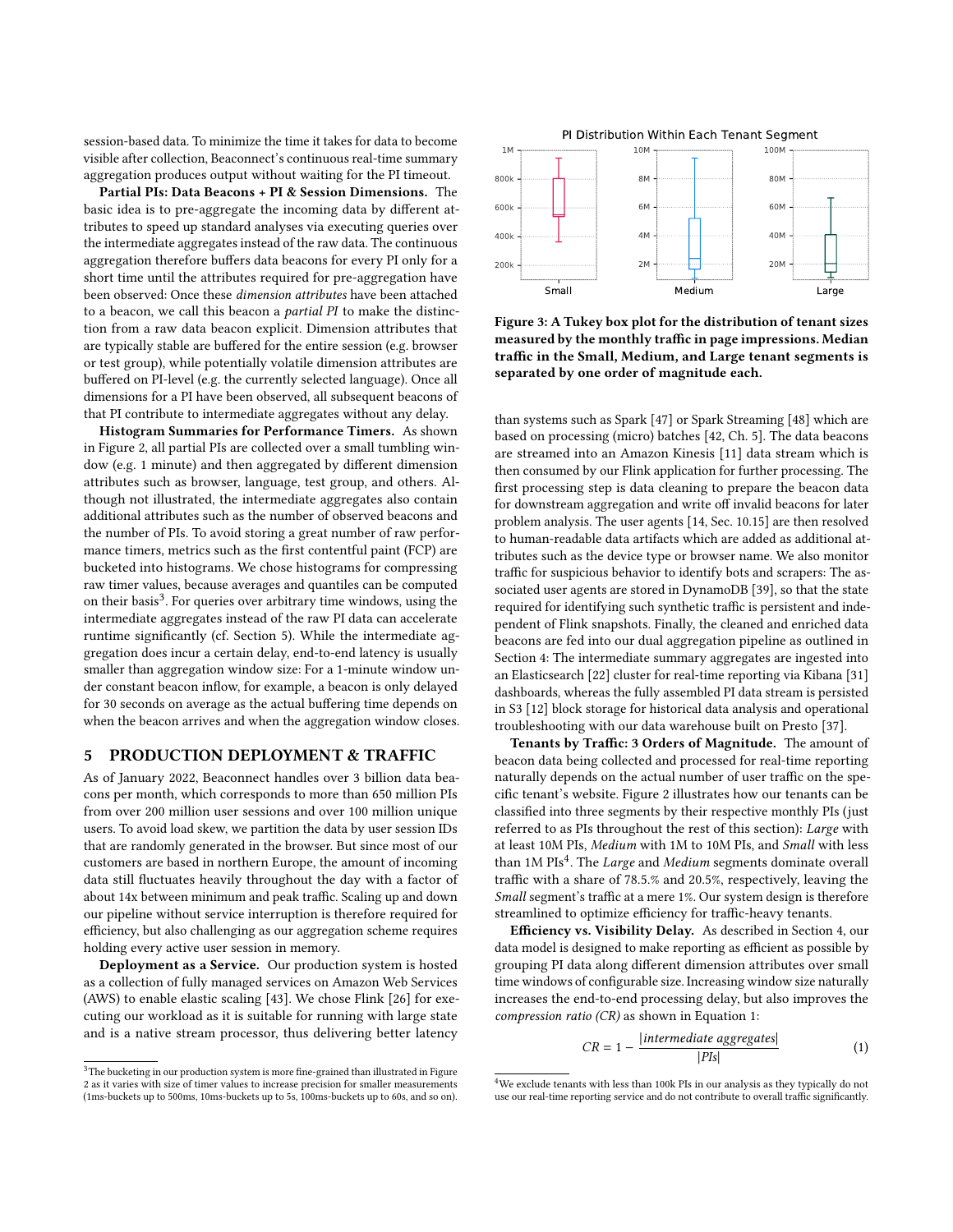<span id="page-4-1"></span>

Figure 4: CR by aggregation window size: Increasing window size also increases efficiency, but gains eventually diminish.

The CR is a pivotal metric for performance in our reporting scheme, because it directly represents the efficiency of our dashboarding queries: With a CR of 70%, for example, a query executed over the intermediate aggregates touches 70% fewer records than a query over raw data would. Figure [4](#page-4-1) shows the compression ratio (CR) for the three tenant segments under varying aggregation window sizes from 1 minute up to 5 days (logarithmic x-scale). Compared with raw storage, our aggregation scheme with the baseline 1-minute windows provides an efficiency improvement of 37% for Large and 27% for Medium tenants. In contrast, Small tenants have a negative baseline efficiency (-6%) and only benefit from a minimum of 2-minute windows (21%). This is intuitively plausible as the number of PIs in a given timeframe (denominator in Equation [1\)](#page-3-3) is by definition larger for traffic-heavy tenants. Inversely, compression is less efficient for tenants with little traffic per se, simply because fewer PIs are reported at any given time and therefore fewer PIs are written into the same bucket per aggregation window. As another factor for decreased efficiency with Small tenants, data collected for a single PI can also be assigned to multiple aggregates when its beacons arrive during the rollover from one intermediate aggregate to the next: This effect may drag down CR for low-traffic tenants as it can lead to the creation of multiple aggregates for single PIs when there are no other PIs falling into the same bucket in a given time window. However, the amount of intermediate aggregates written to our database (numerator in Equation [1\)](#page-3-3) depends not only on the number of PIs and the chosen aggregation window, but also on the dimension attributes. Adding an additional dimension always increases the number of intermediate aggregates written per time interval and thus decreases compression efficiency. The concrete dimension attributes in our evaluation differ for each tenant as they depend on the individual requirements.

Across all tenant segments, increasing aggregation window size can have a dramatic effect on CR especially for small time windows: For example, choosing 2- instead of 1-minute windows improves CR by over 31% for Large and Medium tenants and still by 26% for Small tenants. But efficiency gains eventually diminish with increasing window size: For example, doubling aggregation windows already greater than 1 day only leads to CR improvements below 2%, irrespective of the tenant's traffic numbers. While CR approaches 100% for very large aggregation windows in all segments, traffic-heavy tenants naturally reach high CR values faster: The average Large tenant reaches a CR of >80% with a window size of 1 hour, while typical tenants in the Small segment would have to tolerate delays

upwards of 16 hours to reach the same level of efficiency. This is an important aspect to consider as window size also corresponds to the granularity in which data can be queried. Choosing excessively large aggregation windows is therefore impractical not only due to a huge visibility delay, but also because it translates to low resolution for data analyses. In other words, you cannot analyze daily performance in the dashboard with 1-week aggregation windows.

Summary & Discussion. The analysis confirms that our approach scales well with traffic and offers particularly high efficiency for the Medium and Large tenants which are responsible for the majority of overall traffic in production. The CR further depends on aggregation window size and can be traded off against the time that data is buffered for aggregation: Better compression thus comes with a certain visibility delay as data can only be queried after the current aggregation window has closed. Our aggregation scheme for real-time reporting is particularly efficient for larger tenants, because more PIs are compressed into the individual intermediate aggregates when there is more traffic to begin with. We thus achieve a good CR for these tenants with 1-minute aggregation windows already. Although increasing window size beyond this baseline still enables significant efficiency gains, further increasing window size (and thus visibility delay) does not provide much benefit when aggregation windows are already large. By processing real-time data in small aggregation windows first (e.g. 1-minute windows) and recompressing it later (e.g. by hour or day), a low visibility delay can be combined with a high CR. However, the incurred processing overhead should be taken into account here as recompression may generate substantial load on the storage system.

### <span id="page-4-0"></span>6 DEVELOPER EXPERIENCES

In this section, we would like to highlight two rather simple yet pivotal insights we gathered from using Beaconnect in production.

## 6.1 Alignment With External Tooling is Hard

While Beaconnect is optimized for measuring the effects of page load acceleration via A/B testing, the reporting stack of most Speed Kit customers is not. In consequence, the measurements taken with the customers' existing monitoring are often skewed between test groups: When pages load faster, beacons are transmitted earlier and the chance of beacons getting lost is reduced. But since both test groups load with different speeds, this effect can distort results as certain data points (e.g. early bounces) only become visible for one of the two groups. While accelerating the page load may thus introduce skew by improving data quality for only one of the two test groups, the opposite is also true: Accelerating the navigation from one page to the next can also increase the rate of dropped data beacons, because it also reduces the time available for data transmission. This can be an issue, for example, when the actual data endpoint is hidden behind a chain of redirects as the browser only resolves redirects from one page until the HTML of the next page has been fully loaded.

## 6.2 Continuous Anomaly Detection is Priceless

We have also learned the importance of reliable alerting mechanisms to identify potential issues as early as possible. To minimize response times on technical incidents and proactively point our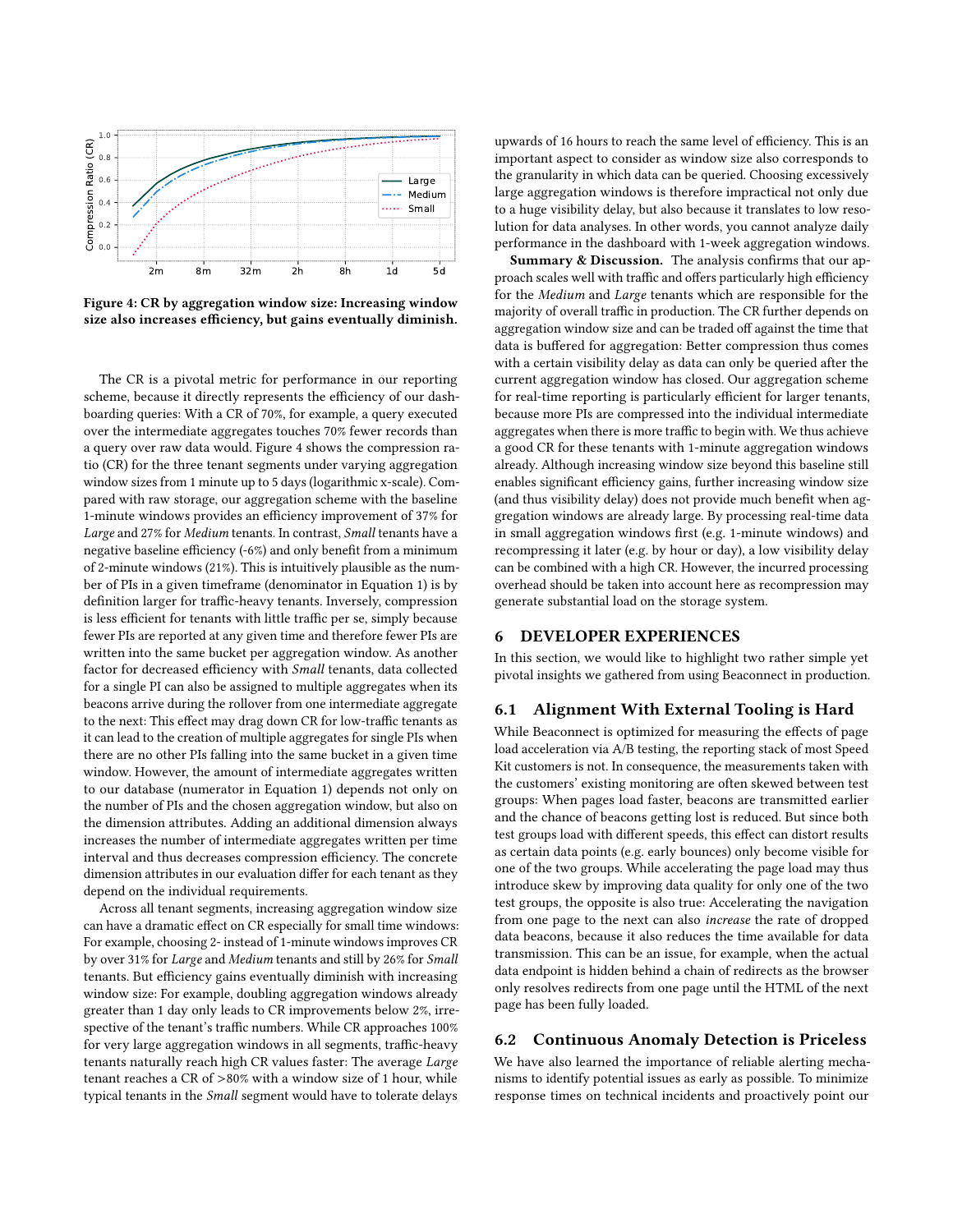customers towards potential issues with their deployments, we are currently developing a component for anomaly detection. In more detail, we are evaluating a prototypical anomaly detection pipeline in our staging deployment as a third processing path next to the ones presented in Section [4.](#page-2-1) In its current form, the prototype maintains basic metrics like PI or session counters in varying granularity (minutes, hours, days). These summaries are then fed to and analyzed by specialized detector agents to uncover and generate alerts for anomalies such as a sudden increase in bounces, page reloads, or other data artifacts that may be indications of a potential deployment issue.

## <span id="page-5-8"></span>7 CONCLUSION

Split testing is the de facto standard for evaluating incremental improvements in many areas of Web development. But due to its incompatibility with traditional content delivery networks (CDNs), naturally skewed before-after comparisons have become the norm for measuring the effects of page speed acceleration.

In this paper, we present Beaconnect as a novel approach for Web performance monitoring that enables statistically sound A/B tests. Beaconnect is built for performance monitoring with the Speed Kit technology and is therefore not constrained by the limitations of traditional CDN-based approaches. Our stack has been running in production since 2020 and currently handles over 3 billion data beacons from 650+ million page impressions (PIs) and 100+ million unique users per month. Through a dual aggregation scheme that processes the unsampled performance data, Beaconnect combines subminute end-to-end latency for continuous real-time reporting with support for offline data warehouse analytics. By further querying intermediate aggregates rather than raw beacon data, our realtime reporting approach achieves very high efficiency that can be traded off against a configurable delay for aggregation. We analyze real customer traces to quantify the benefits of our approach and thereby also shed light on the trade-off between query efficiency on the one side and the tunable visibility delay on the other.

### ACKNOWLEDGMENTS

We would like to thank the AWS EMEA Prototyping Labs team as well as Daniel Zäh for continuously supporting us in both technical as well as organizational challenges throughout the development of Beaconnect. We also want to thank Carlos Matos from New York City, New York for his inspiring 2017 speech that sparked the idea to name our stack "Beaconnect".

#### REFERENCES

- <span id="page-5-14"></span>[1] 2022. Akamai. [https://www.akamai.com.](https://www.akamai.com) (accessed: May 09, 2022).
- <span id="page-5-16"></span>[2] 2022. Cloudflare. [https://www.cloudflare.com/.](https://www.cloudflare.com/) (accessed: May 09, 2022).
- <span id="page-5-20"></span><span id="page-5-19"></span>[3] 2022. web.dev. [https://web.dev/.](https://web.dev/) (accessed: May 09, 2022). [4] 2022. WebPageTest. [https://www.webpagetest.org/.](https://www.webpagetest.org/) (accessed: May 09, 2022).
- 
- <span id="page-5-0"></span>[5] AB Tasty. 2022. The Complete Guide to A/B Testing. [https://www.abtasty.com/](https://www.abtasty.com/ab-testing/) [ab-testing/.](https://www.abtasty.com/ab-testing/) (accessed May 08, 2022).
- <span id="page-5-3"></span>[6] Adobe. 2022. Adobe Analytics. [https://www.adobe.com/de/analytics/adobe](https://www.adobe.com/de/analytics/adobe-analytics.html)[analytics.html.](https://www.adobe.com/de/analytics/adobe-analytics.html) (accessed May 08, 2022).
- <span id="page-5-23"></span>[7] Marcos K. Aguilera, Jeffrey C. Mogul, Janet L. Wiener, Patrick Reynolds, and Athicha Muthitacharoen. 2003. Performance Debugging for Distributed Systems of Black Boxes. ACM SIGOPS Review 37, 5 (2003), 74–89.
- <span id="page-5-6"></span>[8] Akamai. 2022. mPulse. [https://www.akamai.com/uk/en/products/performance/](https://www.akamai.com/uk/en/products/performance/mpulse-real-user-monitoring.jsp) [mpulse-real-user-monitoring.jsp.](https://www.akamai.com/uk/en/products/performance/mpulse-real-user-monitoring.jsp) (accessed: May 09, 2022).
- <span id="page-5-30"></span>Alex Russell and Jungkee Song and Jake Archibald and Marijn Kruisselbrink. 2019. Service Workers 1: W3C Candidate Recommendation. [https://www.w3.](https://www.w3.org/TR/service-workers/) [org/TR/service-workers/.](https://www.w3.org/TR/service-workers/) (accessed May 08, 2022).
- <span id="page-5-17"></span>[10] Amazon. 2022. Amazon CloudFront. [https://aws.amazon.com/cloudfront/.](https://aws.amazon.com/cloudfront/) (accessed: May 09, 2022).
- <span id="page-5-35"></span>[11] AWS. 2022. Amazon Kinesis Data Streams. [https://aws.amazon.com/kinesis/data](https://aws.amazon.com/kinesis/data-streams/)[streams/.](https://aws.amazon.com/kinesis/data-streams/) (2022). (accessed May 08, 2022).
- <span id="page-5-40"></span>[12] AWS. 2022. Amazon S3. [https://aws.amazon.com/s3/.](https://aws.amazon.com/s3/) (2022). (accessed May 08, 2022).
- <span id="page-5-11"></span>[13] Benjamin Wollmer and Wolfram Wingerath. 2020. Mobile Site Speed – The User Perspective. [https://medium.baqend.com/16cd77f9ce25.](https://medium.baqend.com/16cd77f9ce25) Baqend Tech Blog (2020). (accessed May 08, 2022).
- <span id="page-5-36"></span>[14] Tim Berners-Lee, Roy T. Fielding, and Henrik Frystyk Nielsen. 1996. Hypertext Transfer Protocol – HTTP/1.0. RFC 1945. RFC Editor. [http://www.rfc-editor.org/](http://www.rfc-editor.org/rfc/rfc1945.txt) [rfc/rfc1945.txt](http://www.rfc-editor.org/rfc/rfc1945.txt) (accessed November 22, 2021).
- <span id="page-5-24"></span>[15] Leszek Borzemski. 2010. The Experimental Design for Data Mining to Discover Web Performance Issues in a Wide Area Network. Cybernetics and Systems: An International Journal 41, 1 (2010), 31–45.
- <span id="page-5-25"></span>[16] Leszek Borzemski, Marta Kliber, and Ziemowit Nowak. 2009. Using Data Mining Algorithms in Web Performance Prediction. Cybernetics and Systems: An International Journal 40, 2 (2009), 176–187.
- <span id="page-5-9"></span>[17] Anna Bouch, Allan Kuchinsky, and Nina Bhatti. 2000. Quality is in the Eye of the Beholder: Meeting Users' Requirements for Internet Quality of Service. In ACM SIGCHI. 297–304.
- <span id="page-5-21"></span>[18] Jin Cao, William S. Cleveland, Yuan Gao, Kevin Jeffay, F. Donelson Smith, and Michele Weigle. 2004. Stochastic Models for Generating Synthetic HTTP Source Traffic. In IEEE INFOCOM, Vol. 3. 1546–1557.
- <span id="page-5-22"></span>[19] Mike Y. Chen, Emre Kiciman, Eugene Fratkin, Armando Fox, and Eric Brewer. 2002. Pinpoint: Problem Determination in Large, Dynamic Internet Services. In DSN. 595–604.
- <span id="page-5-18"></span>[20] Jürgen Cito, Devan Gotowka, Philipp Leitner, Ryan Pelette, Dritan Suljoti, and Schahram Dustdar. 2015. Identifying Web Performance Degradations Through Synthetic and Real-User Monitoring. Journal of Web Engineering (2015), 414–442.
- <span id="page-5-7"></span>[21] Dynatrace. 2022. Dynatrace Real-User Monitoring (RUM). [https://www.](https://www.dynatrace.com/platform/real-user-monitoring/) [dynatrace.com/platform/real-user-monitoring/.](https://www.dynatrace.com/platform/real-user-monitoring/) (accessed May 08, 2022).
- <span id="page-5-38"></span>[22] Elasticsearch. 2022. Elasticsearch. [https://www.elastic.co/.](https://www.elastic.co/) (2022). (accessed May 08, 2022).
- <span id="page-5-26"></span>[23] Aleksander Fabijan, Pavel Dmitriev, Helena Holmström Olsson, and Jan Bosch. 2017. The Benefits of Controlled Experimentation at Scale. In SEAA. 18–26.
- <span id="page-5-15"></span>[24] Fastly. 2022. Fastly. [https://www.fastly.com/.](https://www.fastly.com/) (accessed May 08, 2022).
- <span id="page-5-32"></span>[25] Felix Gessert and Wolfram Wingerath. 2020. Batching was Yesterday! Real-Time Tracking For 100+ Million Visitors. [https://emea-resources.awscloud.com/dach](https://emea-resources.awscloud.com/dach-events-webinars/batching-was-yesterday-real-time-tracking-for-100-million-visitors)[events-webinars/batching-was-yesterday-real-time-tracking-for-100-million](https://emea-resources.awscloud.com/dach-events-webinars/batching-was-yesterday-real-time-tracking-for-100-million-visitors)[visitors.](https://emea-resources.awscloud.com/dach-events-webinars/batching-was-yesterday-real-time-tracking-for-100-million-visitors) AWS Webinar (2020). (accessed May 08, 2022).
- <span id="page-5-34"></span>[26] Ellen Friedman and Kostas Tzoumas. 2016. Introduction to Apache Flink: Stream Processing for Real Time and Beyond (1st ed.). O'Reilly Media, Inc.
- <span id="page-5-31"></span>[27] Google. 2021. How a Web Session is Defined in Universal Analytics. [https:](https://support.google.com/analytics/answer/2731565) [//support.google.com/analytics/answer/2731565.](https://support.google.com/analytics/answer/2731565) (accessed November 11, 2021).
- <span id="page-5-4"></span>[28] Google. 2022. About Data Sampling. [https://support.google.com/analytics/](https://support.google.com/analytics/answer/2637192) [answer/2637192.](https://support.google.com/analytics/answer/2637192) (accessed May 08, 2022).
- <span id="page-5-5"></span>[29] Google. 2022. Data Limits for Universal Analytics Properties. [https://support.](https://support.google.com/analytics/answer/1070983) [google.com/analytics/answer/1070983.](https://support.google.com/analytics/answer/1070983) (accessed May 08, 2022).
- <span id="page-5-2"></span>[30] Google. 2022. Google Analytics. [https://analytics.google.com.](https://analytics.google.com) (accessed: May 09, 2022).
- <span id="page-5-39"></span>[31] Kibana. 2022. Kibana. [https://www.elastic.co/kibana.](https://www.elastic.co/kibana) (2022). (accessed May 08, 2022).
- <span id="page-5-10"></span>[32] Andrew B. King. 2003. Speed up Your Site: Web Site Optimization. New Riders.<br>[33] Ron Kohavi, Randal M. Henne, and Dan Sommerfield. 2007. Practical Guide t
- <span id="page-5-27"></span>Ron Kohavi, Randal M. Henne, and Dan Sommerfield. 2007. Practical Guide to Controlled Experiments on the Web: Listen to Your Customers, Not to the Hippo. In ACM SIGKDD. ACM, 959–967.
- <span id="page-5-28"></span>[34] Ron Kohavi and Roger Longbotham. 2017. Online Controlled Experiments and A/B Testing. Encyclopedia of Machine Learning and Data Mining 7, 8 (2017), 922–929.
- <span id="page-5-12"></span>[35] George Pallis and Athena Vakali. 2006. Insight and perspectives for content delivery networks. Commun. ACM 49, 1 (2006), 101–106.
- <span id="page-5-13"></span>[36] Al-Mukaddim Khan Pathan and Rajkumar Buyya. 2007. A Taxonomy and Survey of Content Delivery Networks. Grid Computing and Distributed Systems Laboratory, University of Melbourne, Technical Report 4 (2007), 70.
- <span id="page-5-41"></span>[37] Raghav Sethi, Martin Traverso, Dain Sundstrom, David Phillips, Wenlei Xie, Yutian Sun, Nezih Yegitbasi, Haozhun Jin, Eric Hwang, Nileema Shingte, and Christopher Berner. 2019. Presto: SQL on Everything. In ICDE. 1802–1813.
- <span id="page-5-29"></span>[38] Dan Siroker and Pete Koomen. 2013. A/B Testing: The Most Powerful Way to Turn Clicks Into Customers. John Wiley & Sons.
- <span id="page-5-37"></span>[39] Swaminathan Sivasubramanian. 2012. Amazon DynamoDB: A Seamlessly Scalable Non-Relational Database Service. In SIGMOD. 729–730.
- <span id="page-5-33"></span>[40] Wolfram Wingerath. 2019. Big Data Analytics With AWS Athena. [https://youtu.](https://youtu.be/POUrpC8hqWU) [be/POUrpC8hqWU.](https://youtu.be/POUrpC8hqWU) Code Talks (2019). (accessed May 08, 2022).
- <span id="page-5-1"></span>[41] Wolfram Wingerath, Felix Gessert, Erik Witt, Hannes Kuhlmann, Florian Bücklers, Benjamin Wollmer, and Norbert Ritter. 2020. Speed Kit: A Polyglot & GDPR-Compliant Approach For Caching Personalized Content. In ICDE. 1603– 1608.